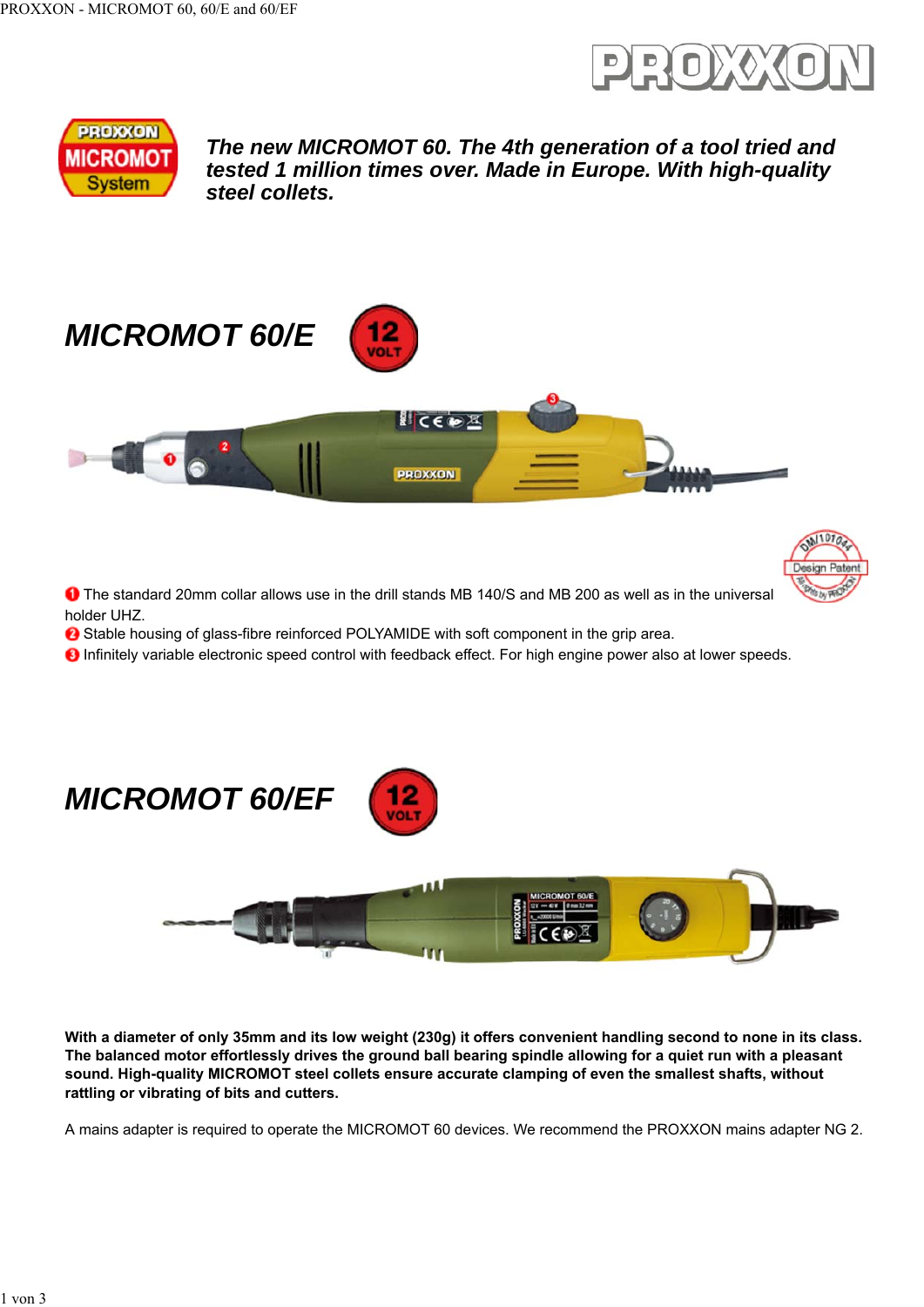## **Note:**

The speed control of our 12 volt devices only works when operated via nonstabilised power supply units (e.g. all MICROMOT mains adapters). Connection to stabilised power supply units is possible. However, the devices will then operate with maximum rotational speeds (also applies to operation with batteries).

# *Mill/drill unit MICROMOT 60/E*

Infinitely variable electronic speed control and high engine power also at lower speeds. Six MICROMOT steel collets (one each of 1 - 1.5 - 2 - 2.4 - 3 and 3.2mm) are included.

## **Technical data:**

Direct voltage 12 - 18V. 40W. 5,000 - 20,000rpm. Length 220mm. Weight 230g.

**NO 28 510**

# *Mill/drill unit MICROMOT 60/EF*

With keyless chuck for shanks from 0.3 - 3.2mm. Particularly beneficial when working with bits and cutters of various shank diameters, e.g. HSS drill bits. Tool can also be used with MICROMOT steel collets. Other technical specifications and design same as the MICROMOT 60/E described above.

**NO 28 512**

# *Mill/drill unit MICROMOT 60*



Without electronic speed control (continuously 20,000rpm). Other technical specifications and design as the above mentioned MICROMOT 60/E.

### **NO 28 500**





Video MICROMOT 60/E NEW!